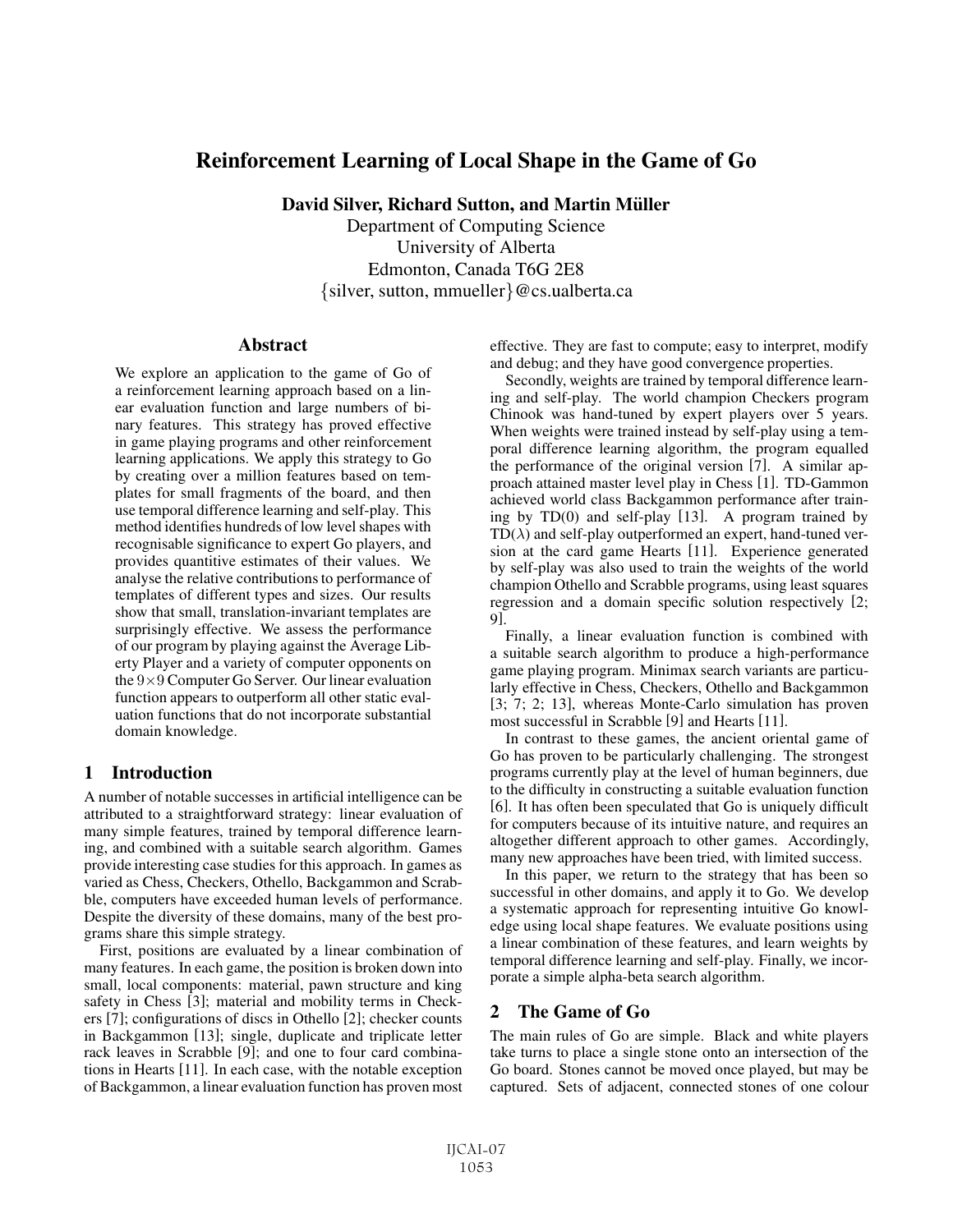

Figure 1: (a) If black plays at *A* he captures two white stones on the right. Playing at *B* is a common tesuji to capture the white stone at the top. The stones in the bottom-left form a common joseki from the marked stone. (b) Black can play according to one of three proverbs: *A* is the one-point jump; *B* is the ponnuki; and *C* is a hane at the head of two stones. (c) The safety of the marked black stone depends on context: it is safe in the top-left; should be captured by white *A* in the top-right; but should be safe from white *B* in the bottom-left.

are known as *blocks*. The empty intersections adjacent to a block are called its *liberties*. If a block is reduced to zero liberties by the opponent, it is captured and removed from the board (Figure 1a). At the end of the game, each player's score is equal to the number of stones they have captured plus the total number of empty intersections, known as *territory*, that they have surrounded.

### 3 Shape Knowledge in Go

The concept of shape is extremely important in Go. A good shape uses local stones efficiently to maximise tactical advantage. Professional players analyse positions using a large vocabulary of shapes, such as *joseki* (corner patterns) and *tesuji* (tactical patterns). These may occur at a variety of different scales, and may be specific to one location on the board or equally applicable across the whole board (Figure 1). For example, the joseki at the bottom left of Figure 1a is specific to the marked black stone on the 3-4 point, whereas the tesuji at the top could be used at any location. Many Go proverbs exist to describe shape knowledge, for example "ponnuki is worth 30 points", "the one-point jump is never bad" and "hane at the head of two stones" (Figure 1b).

Commercial Computer Go programs rely heavily on the use of pattern databases to represent shape knowledge [6]. Many years are devoted to hand-encoding professional expertise in the form of local pattern rules. Each pattern recommends a move to be played whenever a specific configuration of stones is encountered on the board. The configuration can also include additional features, such as requirements on the liberties or strength of a particular stone. Unfortunately, pattern databases suffer from the knowledge acquisition bottleneck: expert shape knowledge is hard to quantify and encode, and the interactions between different patterns may lead to unpredictable behaviour. If pattern databases were instead learned purely from experience, it could significantly boost the robustness and overall performance of the top programs.

Prior work on learning shape knowledge has focussed on predicting expert moves by supervised learning of local shape [10; 14]. Although success rates of around 40% have been achieved in predicting expert moves, this approach has not led to strong play in practice. This may be due to its focus on mimicking rather than evaluating and understanding the shapes encountered.

A second approach has been to train a multi-layer perceptron, using temporal difference learning by self-play [8; 4]. The networks implicitly contain some representation of local shape, and utilise weight sharing to exploit the natural symmetries of the Go board. This approach has led to stronger Go playing programs, such as Enzenberger's NeuroGo III [4], that are competitive with the top commercial programs on  $9 \times 9$  boards. However, the capacity for shape knowledge is limited by the network architecture, and the knowledge learned cannot be directly interpreted or modified in the manner of pattern databases.

#### 4 Local shape representation

We represent local shape by a template of features on the Go board. The shape *type* is defined by the template size, the features used in the template, and the weight sharing technique used.

A *template* is a configuration of features for a rectangular region of the board. A basic template specifies a colour (black, white or empty) for each intersection within the rectangle. The template is matched in a given position if the rectangle on the board contains exactly the same configuration as the template. A *local shape feature* simply returns a binary value indicating whether the template matches the current position.

We use weight sharing to exploit several symmetries of the Go board [8]. All rotationally and reflectionally symmetric shapes share the same weights. Colour symmetry is represented by inverting the colour of all stones when evaluating a white move. These invariances define the class of *location dependent* shapes. A second class of *location independent* shapes also incorporates translation invariance. Weights are shared between all local shape features that have the same template, regardless of its location on the board. Figure 2 shows some examples of weight sharing for both classes of shape.

For each type of shape, all possible templates are exhaustively enumerated to give a *shape set*. For template sizes up to  $3 \times 3$ , weights can be stored in memory for all shapes in the set. For template sizes of  $4 \times 3$  and larger, storage of all weights in memory becomes impractical. Instead, we utilise *hashed weight sharing*. A unique Zobrist hash [15] is computed for each location dependent or location independent shape, and  $h$  bins are created according to the available memory. Weights are shared between those shapes falling into the same hash bin, resulting in pseudo-random weight sharing. Because the distribution of shapes is highly skewed, we hope that updates to each hash bin will be dominated by the most frequently occurring shape. This idea is similar to the hashing methods used by tile coding [5].

There is a partial order between shape sets. We define the predicate  $G_{i,j}$  to be 1 if shape set  $S_i$  is more general than shape set  $S_i$ , and 0 otherwise. Shape sets with smaller templates are strictly more general than larger ones, and location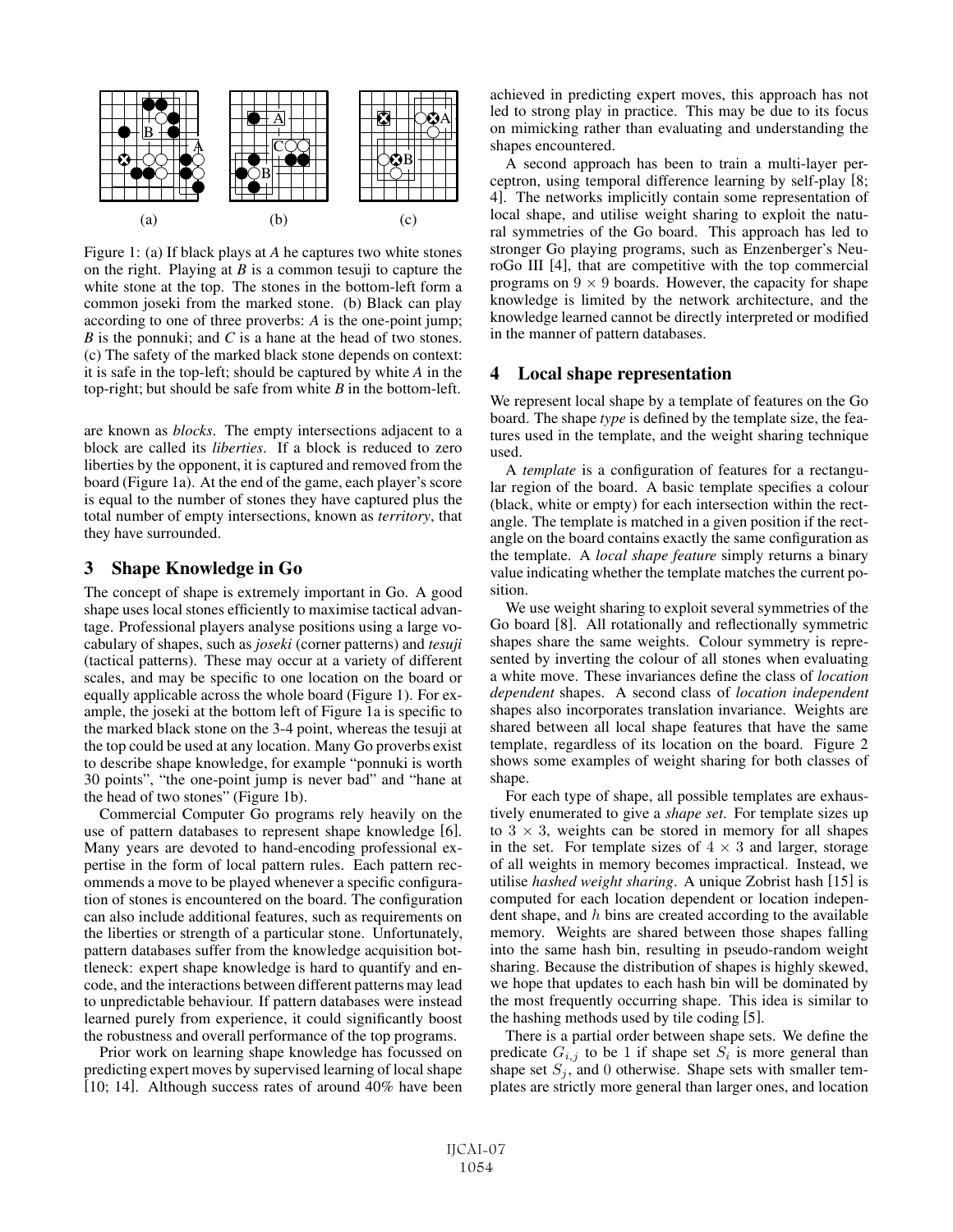

Figure 2: Examples of location dependent and location independent weight sharing, on a  $5 \times 5$  board.

independent shape sets are strictly more general than location dependent. A more general shape set provides no additional information over a more specific shape set, but may provide a useful abstraction for rapid learning.

The frequency with which shapes occur varies by several orders of magnitude. For each of the  $m$  shape sets  $S_j$ , the total number of weights in the set is denoted by  $N_j$ , and the total number of local shape features in the set that are matched in any position is a constant value  $n_i$ . Figure 3 shows the breakdown of total number and frequency of shape sets on a  $5 \times 5$  board.

#### 5 Learning algorithm

In principle, a set of shape weights can be learned for any purpose, for example connecting, capturing, or surrounding territory. In our case, weights are learned that directly contribute to winning the game of  $9 \times 9$  Go. At the end of each game, the agent is given a reward of  $r = 1$  for a win and  $r = 0$  for a loss.

The value function  $V^{\pi}(s)$  is defined to be the expected reward from board position s when following policy  $\pi$ , or equivalently the probability of winning the game. We form an approximation  $V(s)$  to the value function by taking a lin-

| Template<br>size        |       | Location<br>independent | Location<br>dependent |                  |  |
|-------------------------|-------|-------------------------|-----------------------|------------------|--|
|                         |       | $N_i$                   | $N_i$                 |                  |  |
|                         | $n_i$ |                         | $n_i$                 |                  |  |
| $1 \times 1$            | 25    | 3                       | 25                    | 27               |  |
| $\overline{2\times1}$   | 40    | 9                       | 40                    | 54               |  |
| $2 \times 2$            | 16    | 81                      | 16                    | 324              |  |
| $3 \times 2$            | 24    | 729                     | 24                    | 2916             |  |
| $3 \times 3$            | 9     | 19683                   | 9                     | 78732            |  |
| $4 \times 3$            | 12    | h.                      | 12                    | $\boldsymbol{h}$ |  |
| $4 \times 4$            |       | h.                      | 4                     | $\boldsymbol{h}$ |  |
| $\overline{5} \times 4$ |       | h.                      | 4                     | h.               |  |
| $5 \times 5$            |       | h,                      |                       | h.               |  |

Figure 3: Number of shapes in each set for  $5 \times 5$  Go.

ear combination of all local shape features  $\phi_{j,k}$  from all shape sets j, with their corresponding weights  $\theta_{j,k}$ . The sigmoid function  $\sigma$  squashes the output to the desired range [0, 1].

$$
V(s) = \sigma \left( \sum_{j=1}^{m} \sum_{k=1}^{n_j} \phi_{j,k}(s) \theta_{j,k} \right) \tag{1}
$$

All weights  $\theta$  are initialised to zero. The agent selects moves by a  $\epsilon$ -greedy single-ply search over the value function, breaking ties randomly. After the agent plays a move, the weights are updated by the  $TD(0)$  algorithm [12]. The step-size is the same for all local shape features within a set, and is defined to give each set an equivalent proportion of credit, by normalising by the number of parameters updated on each time-step.

.

$$
\delta = r + V(s_{t+1}) - V(s_t) \tag{2}
$$

$$
\Delta \theta_{j,k} = \frac{\alpha}{mn_j} \delta \phi_{j,k} V(s_t) (1 - V(s_t)) \tag{3}
$$

Because the local shape features are binary, only a subset of features need be evaluated and updated. This leads to an an efficient  $O(\sum_{j=1}^m n_j)$  implementation rather than the  $O(\sum_{j=1}^m N_j)$  time that would be required to evaluate or update all weights.

### 6 Experiments with learning shape in  $5 \times 5$ Go

We trained two Go-playing agents by coadaptive self-play, each adapting its own set of weights so as to defeat the other. This approach offers some advantages over self-play with a single agent: it utilises two different gradients to avoid local minima; and the two learned policies provide a robust performance comparison. To prevent games from continuing for excessive numbers of moves, agents were not allowed to play within their own single-point eyes [4].

To test the performance of an agent, we used a simple tactical algorithm for the opponent: ALP, the average liberty player. To evaluate a position, the average number of liberties of all opponent blocks is subtracted from the average over the player's blocks. Any ties are broken randomly. For every 500 games of self-play, 100 test games were played between each agent in the pair and ALP.

We performed several experiments, each consisting of 50 separate runs of 100,000 training games. At the end of training, a final 1,000 test games were played between each agent and ALP. All games were played on  $5 \times 5$  boards. The learning rate in each experiment was measured by the average number of training games required for both agents to exceed a 50% win rate against ALP, during ongoing testing. Overall performance was estimated by the average percentage of wins of both agents during final testing. All experiments were run with  $\alpha = 0.1$  and an exploration rate of  $\epsilon = 0.1$  during training and  $\epsilon = 0$  during testing. For shape sets using hashed weight sharing, the number of bins was set to  $h = 100,000$ .

In the first set of experiments, agents were trained using just one set of shapes, with one experiment each for the  $1 \times 1$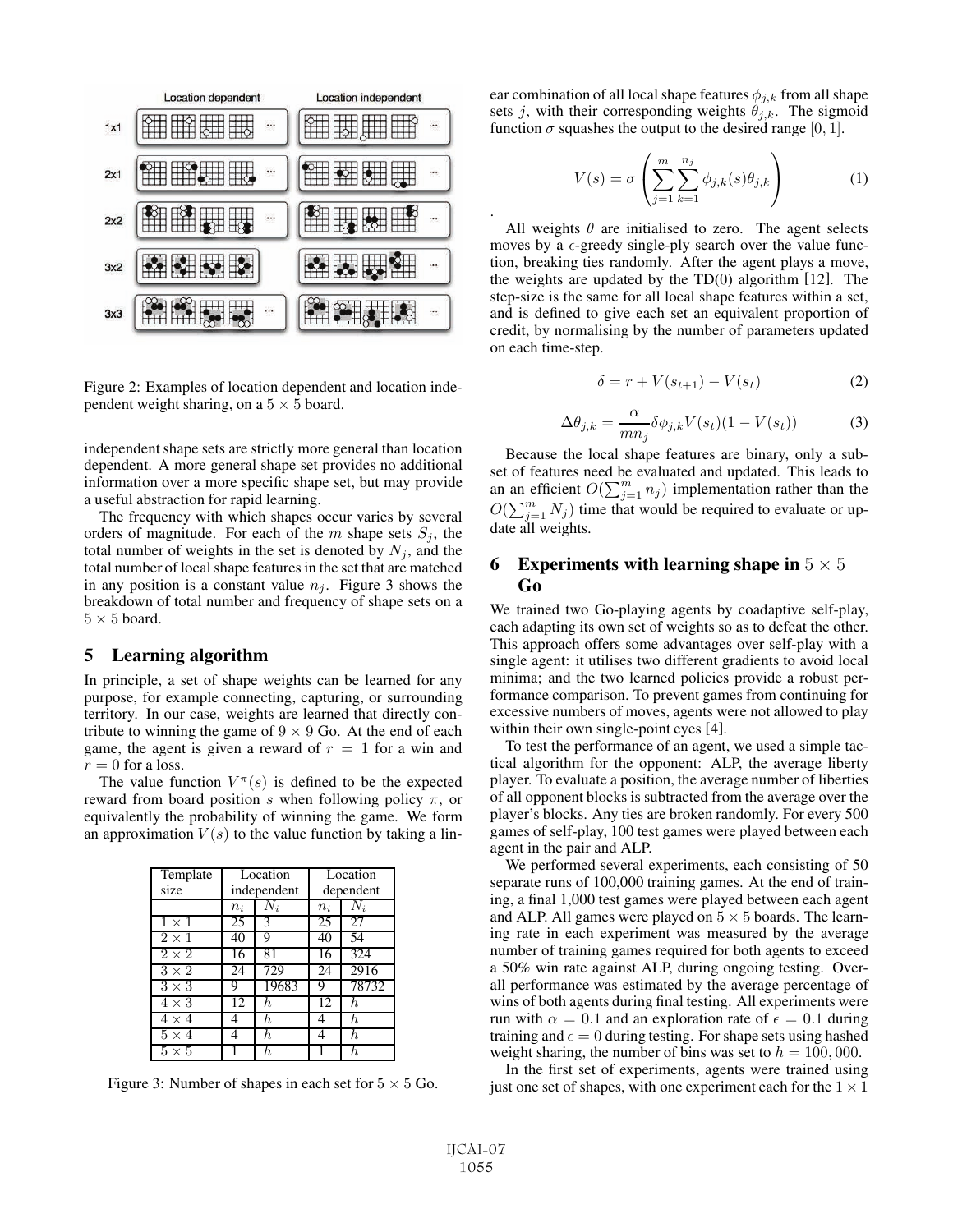location independent shape set, up to the  $5 \times 5$  location dependent shape set. The remaining experiments measured the effect of combining shape sets of various degrees of generality. For each shape set  $S_i$ , an experiment was run using all shape sets as or more general,  $\{S_j: G_{j,i}\}.$ 

Amongst individual shape sets, the  $2 \times 2$  shapes perform best (Figure 4), achieving a 25% win rate within just 1000 games, and surpassing an 80% win rate after further training. Smaller shapes lack sufficient representational power, and larger shapes are too numerous and specific to be learned effectively within the training time. Location independent sets appear to outperform location dependent sets, and learn considerably faster when using small shapes. If training runs were longer, it seems likely that larger, location dependent shapes would become more effective.

When several shape sets are combined together, the performance surpasses a 90% win rate. Location independent sets again learn faster and more effectively. However, a mixture of different shapes appears to be a robust and successful approach. Learning time slows down approximately linearly with the number of shape sets, but may provide a small increase in performance for medium sized shapes.

### 7 Board growing

The training time for an agent performing one-ply search is  $O(k^4)$  for  $k \times k$  Go, because both the number of moves and the length of the game increase quadratically with the board size. Training on small boards can lead to significantly faster learning, if the knowledge learned can be transferred appropriately to larger boards.

Of course, knowledge can only be transferred when equivalent features exist on different board sizes, and when the effect of those features remains similar. Local shape features satisfy both of these requirements. A local shape feature on a small board can be aligned to an equivalent location on a larger board, relative to the corner position. The weights for each local shape feature are initialised to the values learned on the smaller board. Some new local shape features are introduced in the centre of the larger board; these do not align with any shape in the smaller board and are initialised with zero weights.

Using this procedure, we started learning on a  $5 \times 5$  board, and incremented the board size whenever a win rate of 90% against ALP was achieved by both agents.

### 8 Online cascade

The local shape features in our representation are linearly dependent; the inclusion of more general shapes in the partial order introduces much redundancy. There is no unique solution giving the definitive value of each shape; instead there is a large subspace of optimal weight vectors.

Defining a canonical optimal solution is desirable for two reasons. Firstly, we would like the goodness of each shape to be interpretable by humans. Secondly, a canonical weight vector provides each weight with an independent meaning which is preserved between different board sizes, for example when using the board growing procedure.

To approximate a canonical solution, we introduce the *online cascade* algorithm. This calculates multiple approximations to the value function, each one based on a different subset of all features. For each shape set  $S_i$ , a TD-error  $\delta_i$  is calculated, based on the evaluation of all shape sets as or more general than  $S_i$ , and ignoring any less general shape sets. The corresponding value function approximation is then updated according to this error,

$$
V_i(s) = \sigma \left( \sum_{j=1}^m \sum_{k=1}^{n_j} G_{j,i} \phi_{j,k}(s) \theta_{j,k} \right)
$$
 (4)

$$
\delta_i = r + V_i(s_{t+1}) - V_i(s_t)
$$
\n(5)

$$
\Delta \theta_{j,k} = \frac{\alpha}{mn_j} \delta_j \phi_{j,k} V_j(s_t) (1 - V_j(s_t)) \tag{6}
$$

By calculating separate TD-errors, the weights of the most general features will approximate the best representation possible from just those features. Simultaneously, the specific features will learn any weights required to locally correct the abstract representation. This prevents the specific features from accumulating any knowledge that can be represented at a more general level, and leads to a canonical and easily interpreted weight vector.

### 9 Generalised shape features

The local shape features used so far specify whether each intersection is empty, black or white. However, the templates can be extended to specify the value of additional features at each intersection. This provides a simple mechanism for incorporating global knowledge, and to increase the expressive power of the representation.

One natural extension is to use *liberty templates*, which incorporate an *external liberty count* at each stone, in addition to its colour. An *external liberty* is a liberty of a block that lies outside of the template. The corresponding count measures whether there is zero, one, or more than one external liberty for a particular stone. This provides a primitive measure of a stone's strength beyond the local shape. A *local liberty feature* returns a binary value indicating whether its liberty template matches the current position. There are a large number of local liberty features, and so we use hashed weight sharing for these shapes.

#### 10 Results

To conclude our study of shape knowledge, we evaluated the performance of our shape-based agents at  $9 \times 9$  Go against a variety of established Computer Go programs. We trained a final pair of agents by coadaptive self-play, using the online cascade technique and the board growing method described above. The agents used all shapes from  $1 \times 1$  up to  $3 \times 3$ , including both location independent and location dependent shapes based on both local shape features and local liberty features, for a total of around 1.5 million weights.

To evaluate each agent's performance, we connected it to the Computer Go Server<sup>1</sup> and played around 50 games of

<sup>1</sup> http://cgos.boardspace.net/9x9.html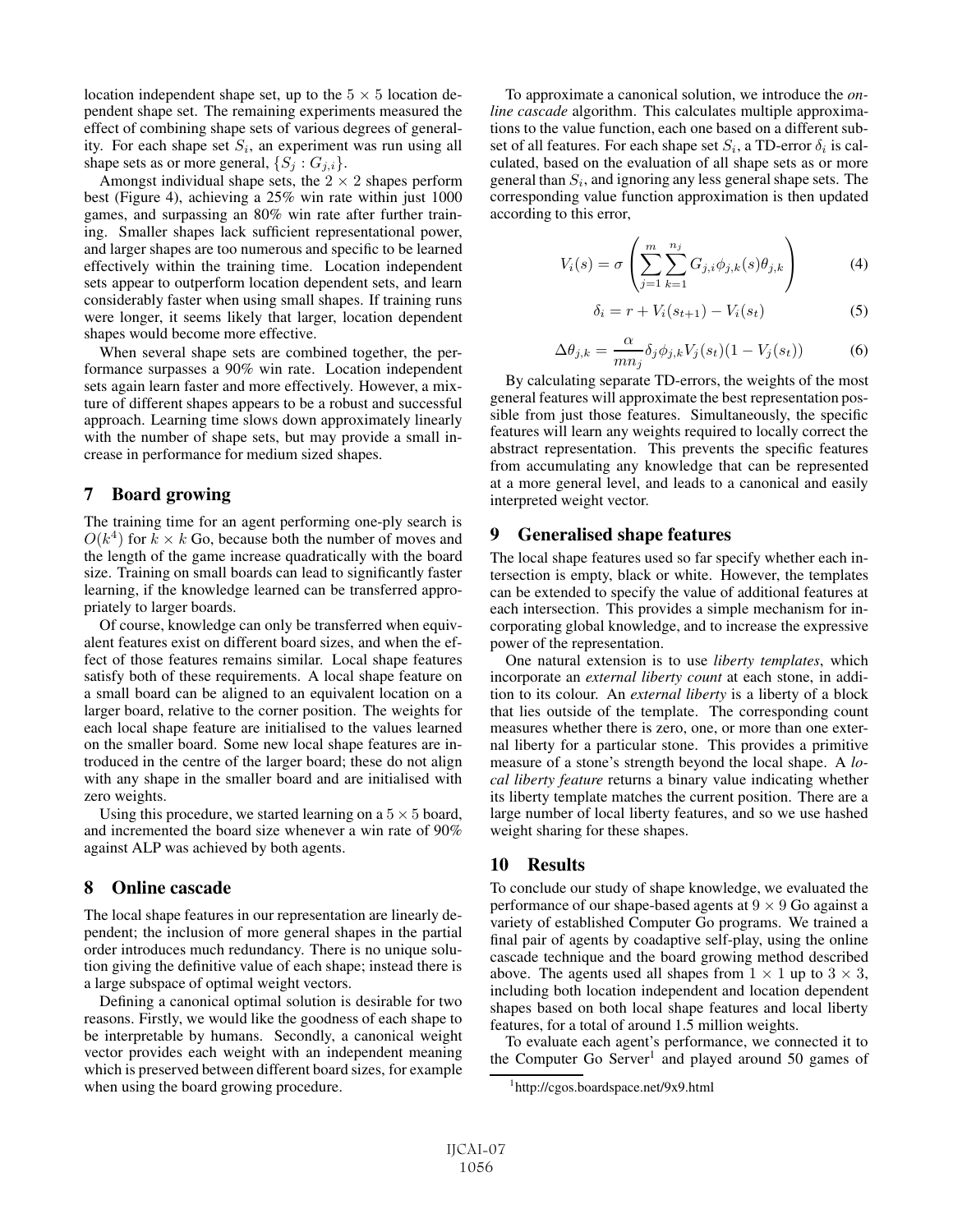

Figure 4: *(Top left)* Percentage test wins against ALP after training with an individual shape set for 100,000 games. *(Top right)* Number of training games with an individual shape set required to achieve 50% test wins against ALP. *(Bottom left)* Percentage test wins using all shape sets as or more general. *(Bottom right)* Training games required for 50% wins, using all shape sets as or more general.

 $9 \times 9$  Go with a 10 minute time control. At the time of writing, this server includes over fifty widely varying Computer Go programs. Each program is assigned an Elo rating according to its performance on the server, currently ranging from around -170 for the random player up to +1860 for the strongest current programs. Programs based on a static evaluation function with little prior knowledge include ALP (+850) and the Influence Player (+700). All of the stronger programs on the server incorporate sophisticated search algorithms or complex, hand-encoded Go knowledge.

The agent trained with local shape features attains a rating of +1070, significantly outperforming the other simple, static evaluators on the server. When local liberty features are used as well, the agent's rating increases to +1140 (Figure 5). Finally, when the basic evaluation function is combined with a full-width, iterative-deepening alpha-beta search, the agent's performance increases to +1210.

### 11 Discussion

The shape knowledge learned by the agent (Figure 6) represents a broad library of common-sense Go intuitions. The  $1 \times 1$  shapes encode the basic value of a stone, and the value of each intersection. The  $2 \times 1$  shapes show that playing

| CGOS name | Program description        | Games | Elo rating |
|-----------|----------------------------|-------|------------|
| Linear-B  | Shape features             |       | $+1070$    |
| Linear-L  | Shape and liberty features | 28    | $+1140$    |
| Linear-S  | Shape features and search  | 43    | $+1210$    |

Figure 5: CGOS ratings attained by trained agents.

stones in the corner is bad, but that surrounding the corner is good; and that connected stones are powerful. The  $3 \times 2$ shapes show the value of cutting the opponent stones into separate groups, and the  $3 \times 3$  shapes demonstrate three different ways to form two eyes in the corner. Each specialisation of shape adds more detail; for example playing one stone in the corner is bad, but playing two connected stones in the corner is twice as bad.

However, the whole is greater than the sum of its parts. Weights are learned for over a million shapes, and the agent's play exhibits global behaviours beyond the scope of any single shape, such as territory building and control of the corners. Its principle weakness is its local view of the board; the agent will frequently play moves that look beneficial locally but miss the overall direction of the game, for example adding stones to a group that has no hope of survival. Our